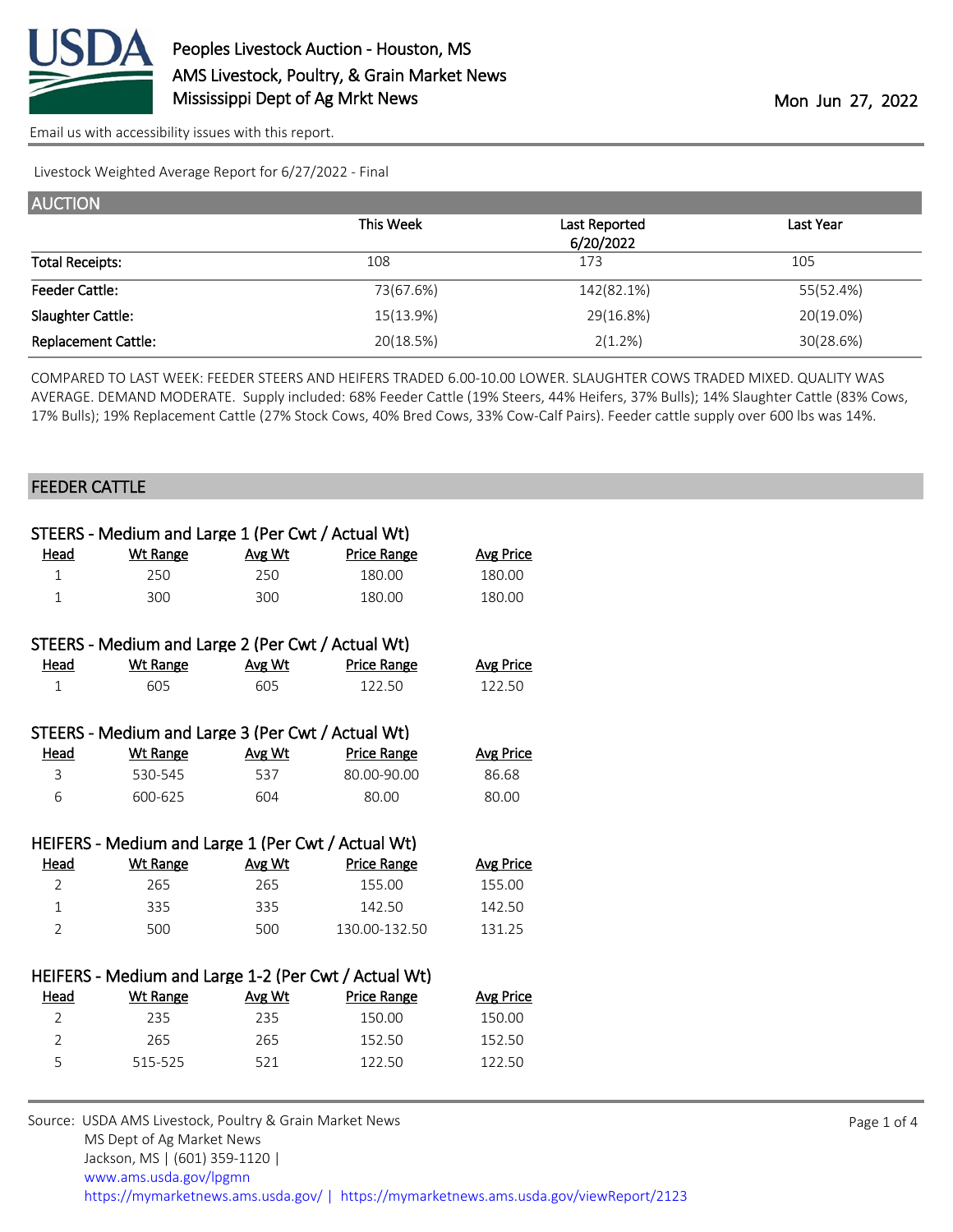

|      | HEIFERS - Medium and Large 2 (Per Cwt / Actual Wt) |        |                    |           |
|------|----------------------------------------------------|--------|--------------------|-----------|
| Head | Wt Range                                           | Avg Wt | <b>Price Range</b> | Avg Price |
|      | 300                                                | 300    | 132.50             | 132.50    |
|      | 515                                                | 515    | 117.50             | 117.50    |
|      | 580                                                | 580    | 110.00             | 110.00    |
|      | 755                                                | 755    | 90.00              | 90.00     |
|      |                                                    |        |                    |           |

|      | HEIFERS - Medium and Large 3 (Per Cwt / Actual Wt) |        |                    |                  |
|------|----------------------------------------------------|--------|--------------------|------------------|
| Head | Wt Range                                           | Avg Wt | <b>Price Range</b> | <b>Avg Price</b> |
|      | 333                                                | 333    | 90.00              | 90.00            |
| 3    | 400-410                                            | 403    | 60.00-90.00        | 76.53            |
| 5.   | 455                                                | 455    | 80.00              | 80.00            |
|      | 500                                                | 500    | 80.00              | 80.00            |

### BULLS - Medium and Large 1 (Per Cwt / Actual Wt)

| Head          | Wt Range | Avg Wt | Price Range   | <b>Avg Price</b> |
|---------------|----------|--------|---------------|------------------|
|               | 245      | 245    | 170.00        | 170.00           |
| $\mathcal{P}$ | 250-275  | 263    | 160.00-175.00 | 167.14           |
|               | 335      | 335    | 145.00        | 145.00           |
|               | 355      | 355    | 145.00        | 145.00           |
|               | 455      | 455    | 147.50        | 147.50           |

#### BULLS - Medium and Large 1-2 (Per Cwt / Actual Wt)

| Head | Wt Range | Avg Wt | Price Range | <b>Avg Price</b> |
|------|----------|--------|-------------|------------------|
|      | 280.     | 280    | 155.00      | 155.00           |
|      | 345      | 345    | 140.00      | 140.00           |

#### BULLS - Medium and Large 2 (Per Cwt / Actual Wt)

| Head          | Wt Range | Avg Wt | <b>Price Range</b> | <b>Avg Price</b> |
|---------------|----------|--------|--------------------|------------------|
| 4             | 365-375  | 370    | 120.00-132.50      | 124.15           |
| $\mathcal{P}$ | 400-420  | 410    | 117.50-120.00      | 118.72           |
|               | 475-485  | 480    | 120.00-125.00      | 122.53           |
|               | 500      | 500    | 120.00             | 120.00           |
|               | 575      | 575    | 120.00             | 120.00           |
|               | 725      | 725    | 100.00             | 100.00           |

# BULLS - Medium and Large 3 (Per Cwt / Actual Wt) Head Wt Range Avg Wt Price Range Avg Price 1 500 500 90.00 90.00

## SLAUGHTER CATTLE

# COWS - Boner 80-85% (Per Cwt / Actual Wt)

| Source: USDA AMS Livestock, Poultry & Grain Market News<br>MS Dept of Ag Market News<br>Jackson, MS   (601) 359-1120 |
|----------------------------------------------------------------------------------------------------------------------|
| www.ams.usda.gov/lpgmn<br>https://mymarketnews.ams.usda.gov/   https://mymarketnews.ams.usda.gov/viewReport/2123     |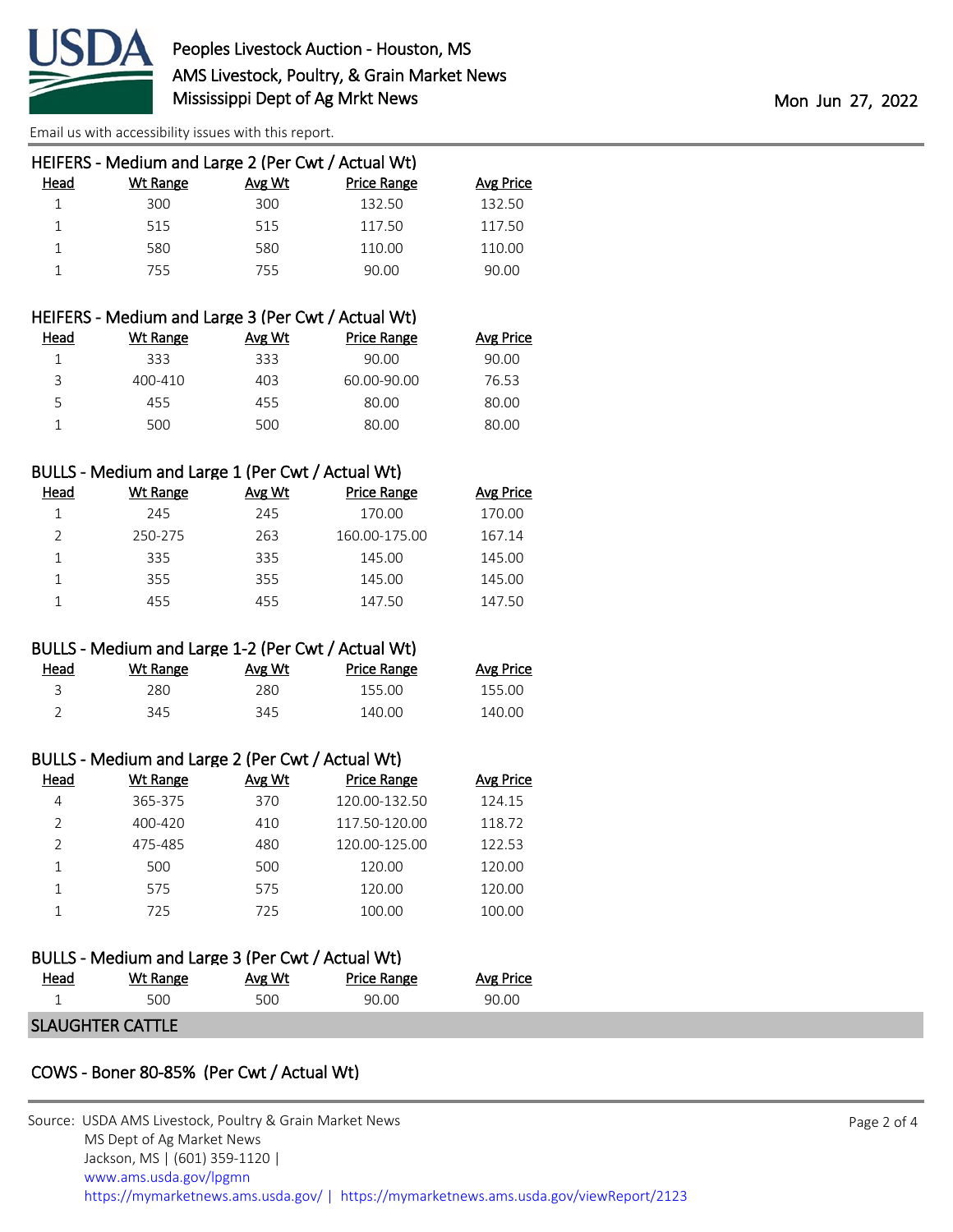

| <u>Head</u><br>$\mathbf{1}$     | <b>Wt Range</b><br>1020 |                               | Avg Wt<br>1020                                          | <b>Price Range</b><br>66.00                                                      | <b>Avg Price</b><br>66.00    | <b>Dressing</b><br>Average |             |
|---------------------------------|-------------------------|-------------------------------|---------------------------------------------------------|----------------------------------------------------------------------------------|------------------------------|----------------------------|-------------|
| $\overline{2}$                  | 1215-1450               |                               | 1333                                                    | 74.00-85.00                                                                      | 79.98                        | High                       |             |
|                                 |                         |                               |                                                         |                                                                                  |                              |                            |             |
|                                 |                         |                               | COWS - Lean 85-90% (Per Cwt / Actual Wt)                |                                                                                  |                              |                            |             |
| <u>Head</u>                     | <b>Wt Range</b>         |                               | Avg Wt                                                  | <b>Price Range</b>                                                               | <b>Avg Price</b>             | <b>Dressing</b>            |             |
| 4                               | 775-1025                |                               | 915                                                     | 35.00-55.00                                                                      | 44.90                        | Average                    |             |
| 3                               | 700-800                 |                               | 767                                                     | 26.00-30.00                                                                      | 28.61                        | Very Low                   |             |
| BULLS - 1 (Per Cwt / Actual Wt) |                         |                               |                                                         |                                                                                  |                              |                            |             |
| <u>Head</u>                     | Wt Range                |                               | Avg Wt                                                  | <b>Price Range</b>                                                               | <b>Avg Price</b>             | <b>Dressing</b>            |             |
| 2                               | 1605-1725               |                               | 1665                                                    | 110.00-111.00                                                                    | 110.52                       | High                       |             |
| REPLACEMENT CATTLE              |                         |                               |                                                         |                                                                                  |                              |                            |             |
|                                 |                         |                               |                                                         |                                                                                  |                              |                            |             |
|                                 |                         |                               |                                                         | STOCK COWS - Medium and Large 1 (Per Cwt / Actual Wt)                            |                              |                            |             |
| <u>Age</u>                      | <b>Stage</b>            | <b>Head</b>                   | <b>Wt Range</b>                                         | Avg Wt                                                                           | <b>Price Range</b>           | <b>Avg Price</b>           |             |
| $2 - 4$                         | O                       | $\mathbf{1}$                  | 860                                                     | 860                                                                              | 72.00                        | 72.00                      |             |
|                                 |                         |                               |                                                         | STOCK COWS - Medium and Large 1-2 (Per Unit / Actual Wt)                         |                              |                            |             |
| <u>Age</u>                      | <b>Stage</b>            | <u>Head</u>                   | <b>Wt Range</b>                                         | Avg Wt                                                                           | <b>Price Range</b>           | <b>Avg Price</b>           |             |
| $2 - 4$                         | O                       | 3                             | 800                                                     | 800                                                                              | 600.00                       | 600.00                     |             |
|                                 |                         |                               |                                                         |                                                                                  |                              |                            |             |
|                                 |                         |                               |                                                         | BRED COWS - Medium and Large 1 (Per Unit / Actual Wt)                            |                              |                            |             |
| <u>Age</u>                      | <b>Stage</b>            | <b>Head</b>                   | <b>Wt Range</b>                                         | Avg Wt                                                                           | <b>Price Range</b>           | <b>Avg Price</b>           |             |
| $2 - 8$                         | T <sub>2</sub>          | $\mathbf{1}$                  | 1065                                                    | 1065                                                                             | 950.00                       | 950.00                     |             |
|                                 |                         |                               |                                                         |                                                                                  |                              |                            |             |
|                                 |                         |                               |                                                         | BRED COWS - Medium and Large 1-2 (Per Unit / Actual Wt)                          |                              |                            |             |
| <u>Age</u><br>$2 - 8$           | <b>Stage</b><br>$T1-2$  | <u>Head</u><br>$\overline{2}$ | <b>Wt Range</b><br>1010                                 | Avg Wt<br>1010                                                                   | <b>Price Range</b><br>825.00 | <b>Avg Price</b><br>825.00 |             |
|                                 |                         |                               |                                                         |                                                                                  |                              |                            |             |
|                                 |                         |                               |                                                         | BRED COWS - Medium and Large 2 (Per Unit / Actual Wt)                            |                              |                            |             |
| <u>Age</u>                      | <b>Stage</b>            | <b>Head</b>                   | <b>Wt Range</b>                                         | Avg Wt                                                                           | <b>Price Range</b>           | <b>Avg Price</b>           |             |
| $2 - 8$                         | T1                      | 2                             | 900                                                     | 900                                                                              | 750.00                       | 750.00                     |             |
| >8                              | T <sub>2</sub>          | 1                             | 845                                                     | 845                                                                              | 575.00                       | 575.00                     |             |
|                                 |                         |                               |                                                         | COW-CALF PAIRS - Medium and Large 1-2 w/ 150-300 lbs calf (Per Unit / Actual Wt) |                              |                            |             |
| <u>Age</u>                      | <b>Stage</b>            | <u>Head</u>                   | <b>Wt Range</b>                                         | Avg Wt                                                                           | <b>Price Range</b>           | <b>Avg Price</b>           |             |
| $2 - 4$                         | O                       | $\overline{2}$                | 700                                                     | 700                                                                              | 950.00                       | 950.00                     |             |
|                                 |                         |                               |                                                         |                                                                                  |                              |                            |             |
|                                 |                         |                               |                                                         | COW-CALF PAIRS - Medium and Large 1-2 w/ >300 lbs calf (Per Unit / Actual Wt)    |                              |                            |             |
| <u>Age</u>                      | <b>Stage</b>            | <b>Head</b>                   | <b>Wt Range</b>                                         | Avg Wt                                                                           | <b>Price Range</b>           | <b>Avg Price</b>           |             |
| $5 - 8$                         | O                       | $\overline{2}$                | 850                                                     | 850                                                                              | 975.00                       | 975.00                     |             |
|                                 |                         |                               |                                                         |                                                                                  |                              |                            |             |
|                                 |                         | MS Dept of Ag Market News     | Source: USDA AMS Livestock, Poultry & Grain Market News |                                                                                  |                              |                            | Page 3 of 4 |

Jackson, MS | (601) 359-1120 |